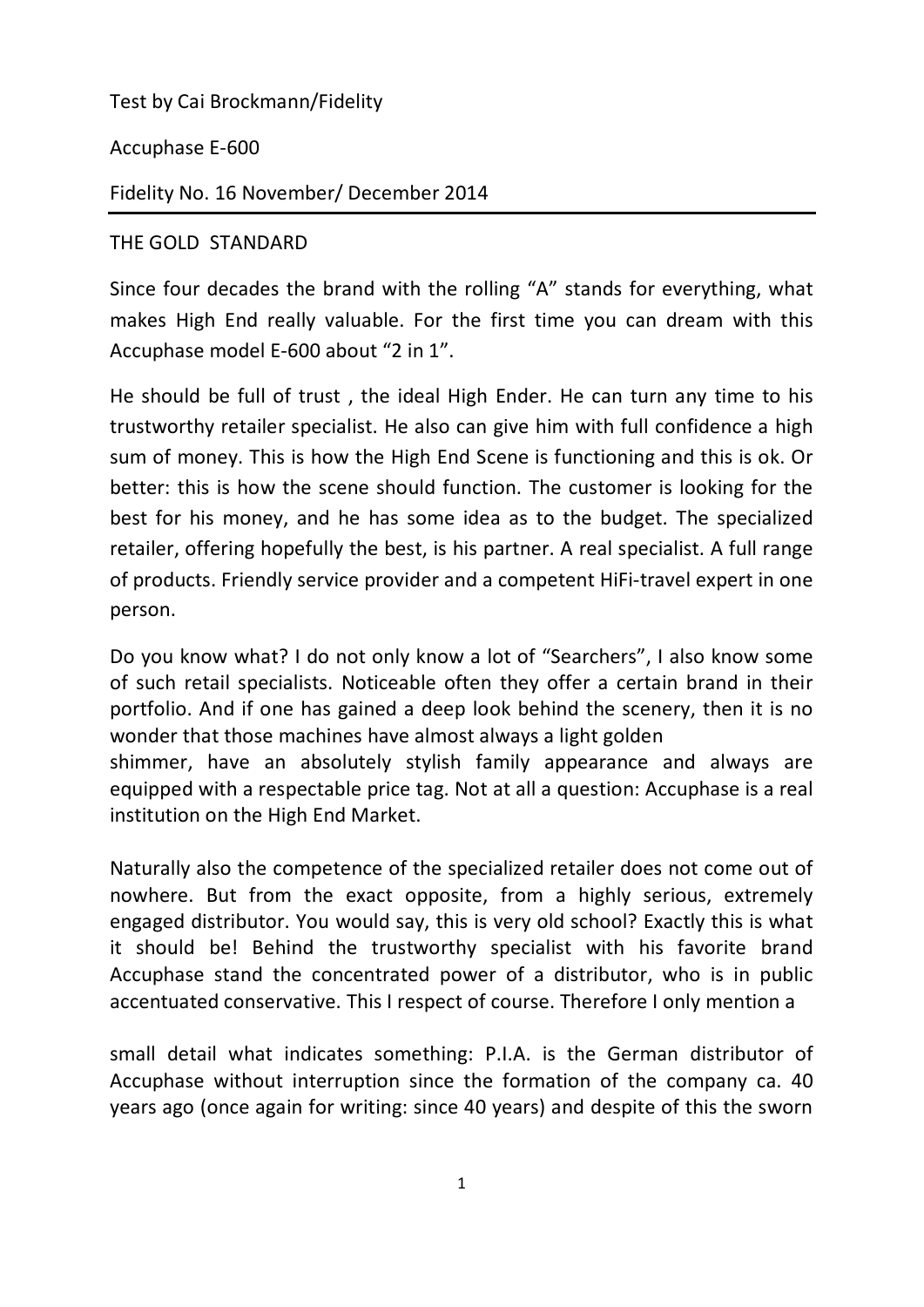in, unbending P.I.A. team would never, really never foreground themselves. A point of honor.

With the simply fact, that things at Accuphase are arranged from the very beginning extremely seriously and clean and also furthermore designed for constant quality, we can now turn to a totally new product from the same manufacturer. The E-600 is from now on the top model of total 4 integrated amplifiers of this brand. It replaces the E-560, introduced five years ago and so much looks alike it, that even Accuphase experts must have a very close look. Well, the weight of the E600 is 700g more than his predecessor. But also this difference does not really make a difference at a total 25 kg weight. More interesting are the nuances Accuphase positions its new model in its portfolio. Naturally the ambitioned E-600 shall represent again the technically feasible of the integrated amplifier-future, this time however the 600 aims at  $-$  perk up your ears – "the higher performance level of separate components".

It is interesting that the E-600, despite of its increased own standard, is not more expensive, but a bit cheaper. By all means a fine move, especially because the technical packages is not at all smaller.

The E-600 is traditionally so opulently equipped, that in this respect you could think back into the fabulous  $70<sup>th</sup>$ . After a short first inspection an avowed traditionalist would miss only the turntable input, the new age people however a digital board. Both, of course , is not a problem, the amplifier is at best prepared, what means for both cases. In the market typical mixture of professional Sound-studio technic and High –End-touching quality, one can configure the E-600 with the fitting modules for each personal requirement. Also further line inputs are available. The assembly respectively exchange of such modules is a work of seconds. I love something like this.

In fact I catch myself out after I put the amplifier into the rack, that I develop a fun to push here and turn there, to gently close and open the push button of the striking front panel , to switch the display on and off. Especially the volume

control I really like. How it feels to touch, to turn and operate, this creamyturning adjusting knob with a full left and right impact, this is a real pleasure. To be precise, this volume control is not only the haptic prominent interface between human being and machine (sorry dear provided remote control, but with the dream-part your rocker cannot compete) it symbolizes the standard of Accuphase, to beautify the life of a music lover and HiFi-fans. With me it worked at once. I am happy about each turning movement, even if it is very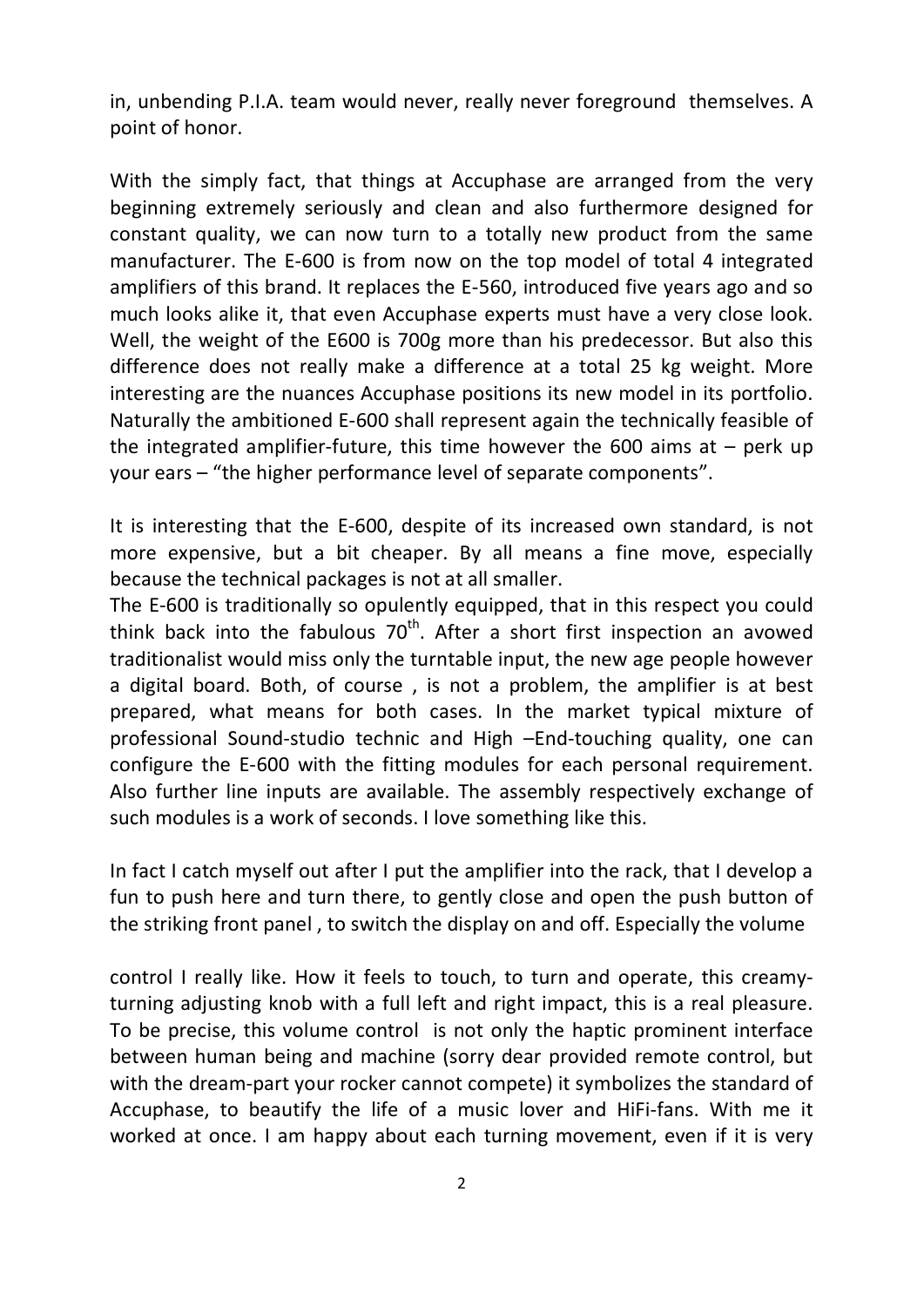small. Although a small display shows each positioning of the loudness value additional in text form, what e.g. makes the finding of a certain positioning much easier. No, a better solution I have never experienced. And never listened to also: behind the simply-beautiful, and exactly having the right dimension of the adjusting knob is the extremely complex AAVA-Volume -Control. This "Accuphase Analog Vari-gain Amplifier" was once developed for the non plus ultra pre-amplifier. In the meantime it is now in all the amplifiers of the manufacturer. The clear audible advantage of this extremely low noise fineadjustment mechanism with more than 65000 "steps" – that means with full analog feeling over the total regulating width – was obviously too inviting, that the manufacturer could have dispensed it. AAVA is for me "Enrich life through technology" in pure form.

Detailed like this I could now swarm of ca. two dozen more Accuphase specialities. In the meantime the E-600 – by the way no stand by function, but a classic "hard" power switch – has reached its working temperature. It wants to start. And its perfectly fitting playing partner Accuhase DP-550 as well. But the accompanying SACD Player is not yet everything, what the "full supply" on the part of Accuphase relates to. Between player and amp an Accuphaseconnecting cable is employed. During the coming weeks this cable did not declassify some praised and all high priced cables, but in the overall view the Accuphase cable outperforms the others. For those two "gold pieces" I simply cannot find any better one than those unimpressive cinch-cables.

And now I finally reached the decisive question, what moves a music lover like me: how does it sound? What sound-character I can expect from the E-600? The counter question after using different speakers is obvious: How does

superiority basically sound? How does straight High End really sound? Because the E-600 does not lower its guard sound wise at all, not a single time. And it feels good, how the Class-A-Amplifier "guarantees" nominal 30 Watts per channel /8 ohm, what you can double in best Accuphase tradition to 4 ohm, a modern time 2 ohm even quadruplicate. This is for most loudspeakers a really adequate quantum.

The as tall as a man high Focal Maestro Utopa e.g. an electro-acoustic magnifying glass with the highest claim from its suppliers, the E-600 makes it dance and tremble and shining. The tiny, enormous forthcoming KEF LS 50 accumulates with the Japanese to such high performance, what I never trusted in the coaxial-British. Thanks E-600! Only when it is very loud in the base, when